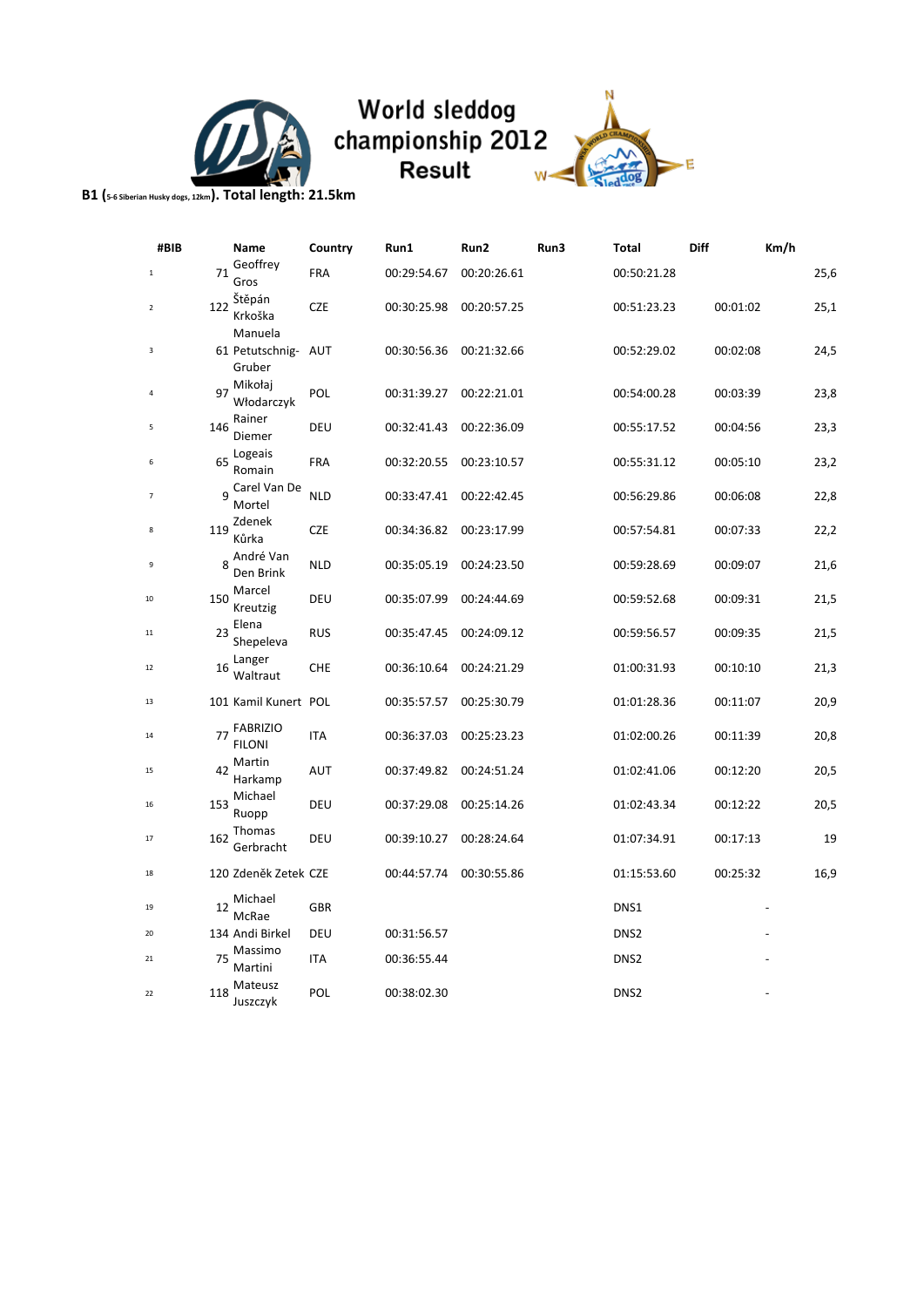## **B2 (5-6 Samoyed, Alaskan Malamute or Greenland dogs, 12km). Total length: 21.5km**

| #BIB           | <b>Name</b>   |                       | Country    | Run1        | Run2        | Run3 | Total       | <b>Diff</b> | Km/h |      |
|----------------|---------------|-----------------------|------------|-------------|-------------|------|-------------|-------------|------|------|
| $\mathbf{1}$   |               | 109 Jolanta Sołek POL |            | 00:46:51.87 | 00:31:37.09 |      | 01:18:28.96 |             |      | 16,4 |
| $\overline{2}$ | Roman<br>96   | Radłowski             | POL        | 00:55:13.44 | 00:44:25.62 |      | 01:39:39.06 | 00:21:11    |      | 12,9 |
| 3              | 125<br>Heczko | Zbigniew              | <b>CZE</b> | 00:59:09.03 | 00:42:22.83 |      | 01:41:31.86 | 00:23:03    |      | 12,7 |
| 4              | 107           | Mirosław<br>Waśkowski | POL        | 01:15:54.98 | 00:50:43.91 |      | 02:06:38.89 | 00:48:10    |      | 10,1 |
| 5              | Tomasz<br>129 | Radlowski             | POL        | 01:18:41.87 | 00:51:57.80 |      | 02:10:39.67 | 00:52:11    |      | 9,87 |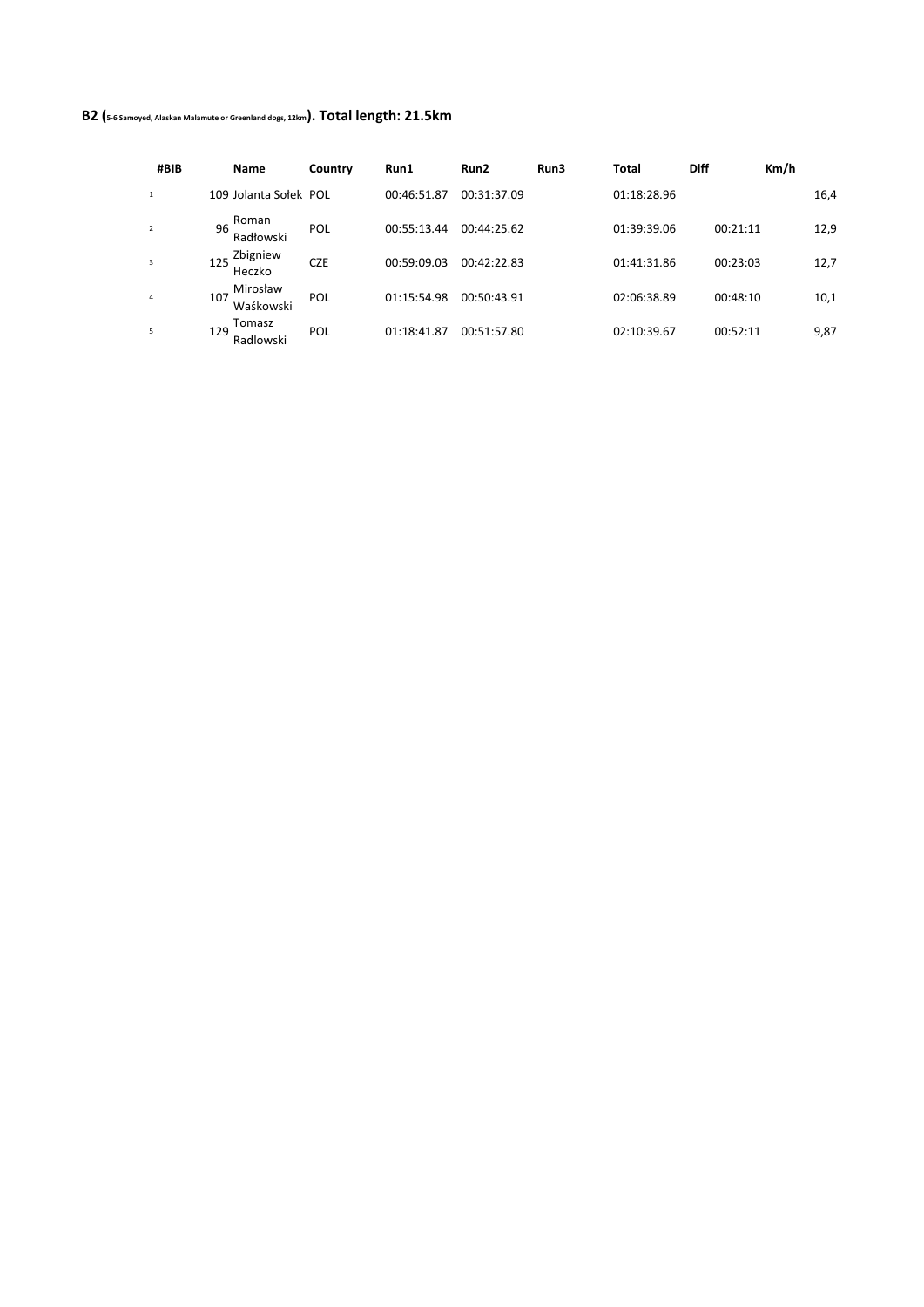## **C1 (3-4 Siberian Husky dogs, 8km). Total length: 13.5km**

| #BIB |                | Name                           | Country    | Run1        | Run2        | Run3 | Total            | Diff     | Km/h |
|------|----------------|--------------------------------|------------|-------------|-------------|------|------------------|----------|------|
| 1    | 112            | Mateusz<br>Surowka             | POL        | 00:21:20.97 | 00:12:27.03 |      | 00:33:48.00      |          | 23,9 |
| 2    | 73             | Jérome<br><b>PAVEAU</b>        | <b>FRA</b> | 00:21:31.71 | 00:12:37.83 |      | 00:34:09.54      | 00:00:21 | 23,7 |
| 3    | 123            | Stěpán<br>Krkoška              | <b>CZE</b> | 00:22:27.25 | 00:12:55.92 |      | 00:35:23.17      | 00:01:35 | 22,8 |
| 4    | 59             | Alex<br>Serdjukov              | AUT        | 00:22:31.77 | 00:12:53.99 |      | 00:35:25.76      | 00:01:37 | 22,8 |
| 5    |                | 3 Marja De<br>Jong             | <b>NLD</b> | 00:22:31.53 | 00:13:00.06 |      | 00:35:31.59      | 00:01:43 | 22,8 |
| 6    | 142            | Iris<br>Mauderer               | DEU        | 00:22:45.15 | 00:13:07.03 |      | 00:35:52.18      | 00:02:04 | 22,5 |
| 7    | 147            | Dagmar<br>Wojcik               | DEU        | 00:23:10.74 | 00:13:08.55 |      | 00:36:19.29      | 00:02:31 | 22,3 |
| 8    | 85             | Jana<br>Zemčáková              | <b>SVK</b> | 00:22:56.98 | 00:13:30.01 |      | 00:36:26.99      | 00:02:38 | 22,2 |
| 9    | 68             | Antoine<br>PEREZ               | <b>FRA</b> | 00:23:20.10 | 00:13:21.61 |      | 00:36:41.71      | 00:02:53 | 22   |
| 10   | 72             | Johann<br>PHILIP               | <b>FRA</b> | 00:23:51.08 | 00:12:55.19 |      | 00:36:46.27      | 00:02:58 | 22   |
| 11   |                | 121 Ondřej Brož                | <b>CZE</b> | 00:23:57.74 | 00:13:27.38 |      | 00:37:25.12      | 00:03:37 | 21,6 |
| 12   | 44             | <b>Brigitte</b><br>Wahlhuetter | AUT        | 00:24:11.87 | 00:13:19.40 |      | 00:37:31.27      | 00:03:43 | 21,5 |
| 13   |                | 74 Anne Paveau FRA             |            | 00:23:47.75 | 00:13:59.31 |      | 00:37:47.06      | 00:03:59 | 21,4 |
| 14   | $\overline{7}$ | Niels<br>Havenaar              | <b>NLD</b> | 00:24:20.67 | 00:14:09.04 |      | 00:38:29.71      | 00:04:41 | 21   |
| 15   |                | 94 Lukáš Packo                 | <b>SVK</b> | 00:24:44.53 | 00:14:07.05 |      | 00:38:51.58      | 00:05:03 | 20,8 |
| 16   |                | Sandra<br>Makkreel             | <b>NLD</b> | 00:24:11.60 | 00:14:40.78 |      | 00:38:52.38      | 00:05:04 | 20,8 |
| 17   | 170            | Ugo Del<br>Nevo                | ITA        | 00:24:51.17 | 00:14:17.41 |      | 00:39:08.58      | 00:05:20 | 20,6 |
| 18   |                | 151 Philipp Bott               | DEU        | 00:25:14.72 | 00:14:26.66 |      | 00:39:41.38      | 00:05:53 | 20,4 |
| 19   | 18             | Andreas<br>Kesselring          | <b>CHE</b> | 00:26:07.11 | 00:14:00.29 |      | 00:40:07.40      | 00:06:19 | 20,1 |
| 20   | 1              | René<br>Hofmänner              | LIE        | 00:26:59.38 | 00:14:41.90 |      | 00:41:41.28      | 00:07:53 | 19,4 |
| 21   | 80             | <b>GIAMPIERO</b><br>SABELLA    | ITA        | 00:28:28.31 | 00:14:17.18 |      | 00:42:45.49      | 00:08:57 | 18,9 |
| 22   | 161            | Thomas<br>Reuter               | DEU        | 00:27:46.72 | 00:15:17.65 |      | 00:43:04.37      | 00:09:16 | 18,8 |
| 23   | 152            | Ann-Kathrin<br>Schmitt         | DEU        | 00:27:30.40 | 00:15:43.34 |      | 00:43:13.74      | 00:09:25 | 18,7 |
| 24   | 19             | Martin<br>Kesselring           | <b>CHE</b> | 00:28:42.20 | 00:16:01.49 |      | 00:44:43.69      | 00:10:55 | 18,1 |
| 25   | 100            | Krystian<br>Rakocy             | <b>POL</b> | 00:31:11.18 | 00:14:56.38 |      | 00:46:07.56      | 00:12:19 | 17,5 |
| 26   |                | 39 Oliver Mandl AUT            |            | 00:30:41.35 | 00:15:45.58 |      | 00:46:26.93      | 00:12:38 | 17,4 |
| 27   | 50             | Arnold<br>Petutschnig          | AUT        | 00:28:27.32 | 00:18:20.54 |      | 00:46:47.86      | 00:12:59 | 17,3 |
| 28   | 57             | Elisabeth<br>Probst            | AUT        | 00:32:10.00 | 00:18:15.07 |      | 00:50:25.07      | 00:16:37 | 16   |
| 29   | 13             | Joe<br>Blackshaw               | GBR        |             |             |      | DNS1             |          |      |
| 30   | 76             | <b>STEFANO</b><br>PETRI        | ITA        | 00:29:27.47 |             |      | DNS <sub>2</sub> |          |      |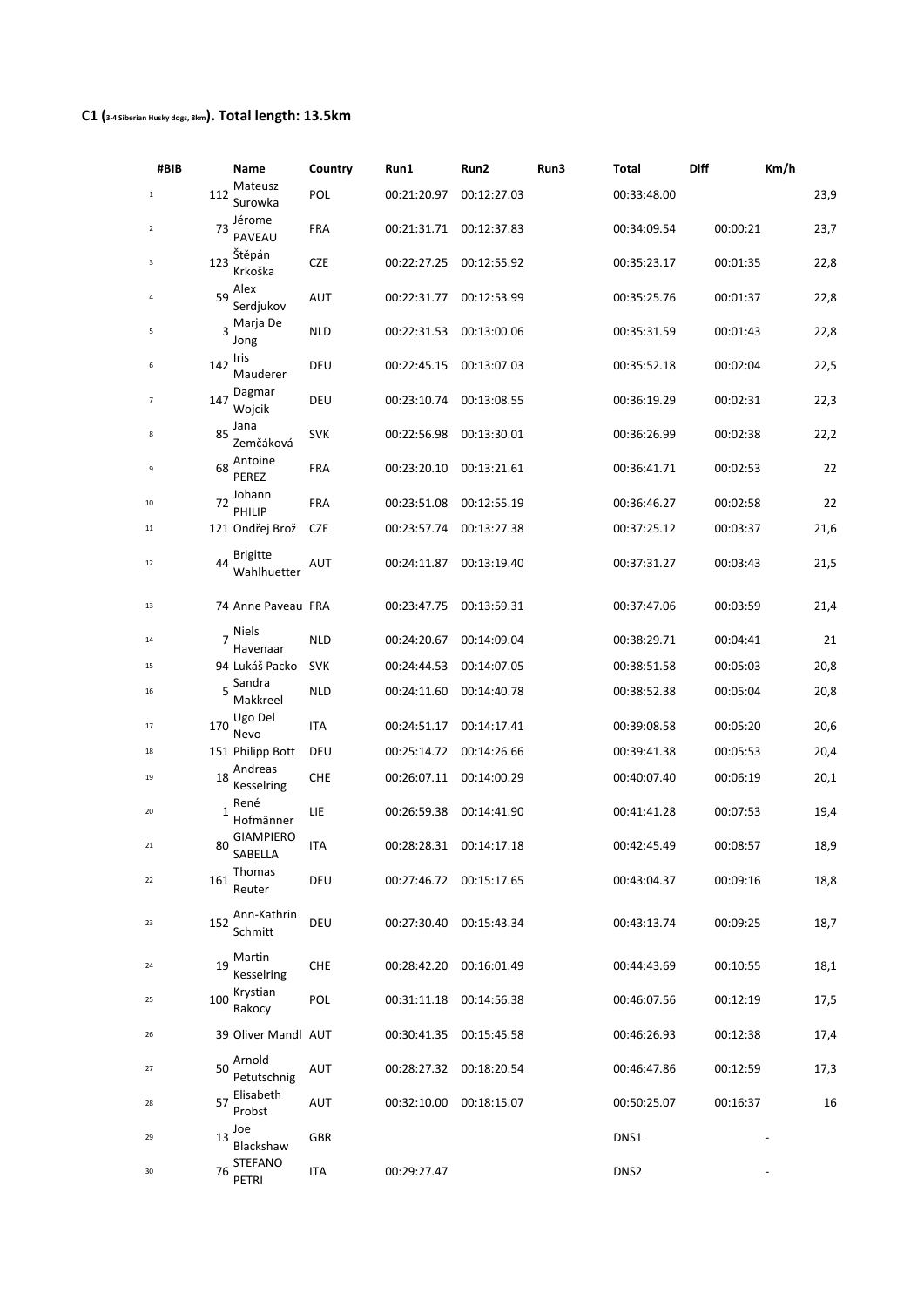## **C2 (3-4 Samoyed, Alaskan Malamute or Greenland dogs, 8km ). Total length: 13.5km**

| #BIB           |     | <b>Name</b>            | Country | Run1        | Run2        | Run3 | Total       | <b>Diff</b> | Km/h |      |
|----------------|-----|------------------------|---------|-------------|-------------|------|-------------|-------------|------|------|
| $\mathbf{1}$   | 105 | Waldemar<br>Stawowczyk | POL     | 00:33:39.12 | 00:19:29.31 |      | 00:53:08.43 |             |      | 15,2 |
| $\overline{2}$ | 144 | Wolfgang<br>Fritz      | DEU     | 00:35:05.60 | 00:20:08.77 |      | 00:55:14.37 | 00:02:06    |      | 14,6 |
| 3              |     | 22 Sandra Kliem CHE    |         | 00:44:03.39 | 00:22:21.42 |      | 01:06:24.81 | 00:13:16    |      | 12,1 |
| 4              |     | 171 Melanie Fritz DEU  |         | 00:47:11.96 | 00:22:23.62 |      | 01:09:35.58 | 00:16:27    |      | 11,6 |
| 5              |     | 110 Adam Ćmiel         | POL     | 00:49:33.98 | 00:28:41.99 |      | 01:18:15.97 | 00:25:07    |      | 10,3 |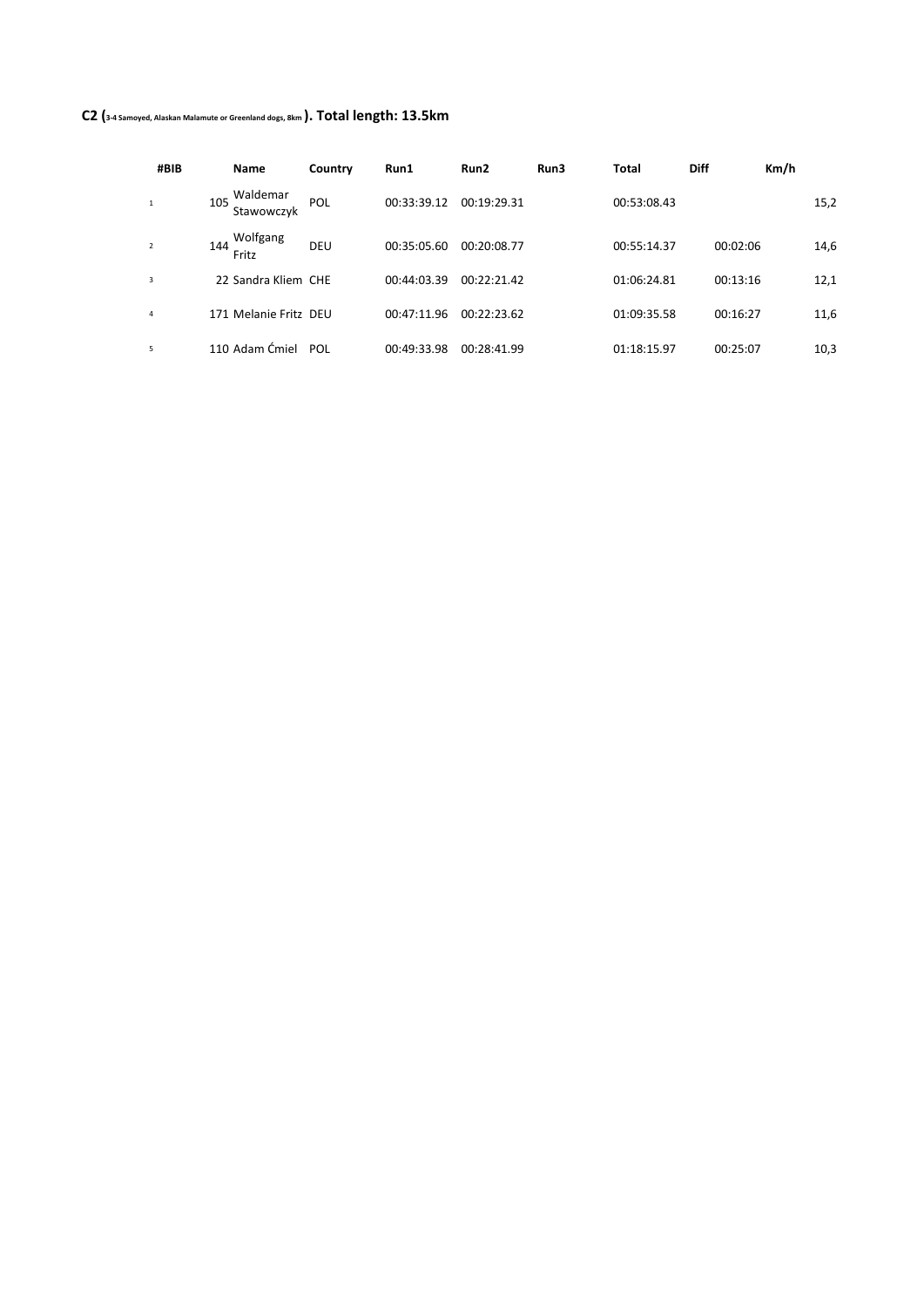## **D1 (2 Siberian Husky dogs, 6km). Total length: 9.5km**

| #BIB           |     | Name                             | Country    | Run1        | Run2        | Run3 | <b>Total</b>     | Diff     | Km/h |
|----------------|-----|----------------------------------|------------|-------------|-------------|------|------------------|----------|------|
| $\mathbf{1}$   | 113 | Mateusz<br>Surowka               | POL        | 00:15:06.27 | 00:13:43.33 |      | 00:28:49.60      |          | 19,7 |
| $\overline{2}$ | 88  | Andrej<br>Drábik                 | <b>SVK</b> | 00:15:51.79 | 00:15:18.83 |      | 00:31:10.62      | 00:02:21 | 18,2 |
| 3              | 148 | Dagmar<br>Wojcik                 | DEU        | 00:16:10.60 | 00:15:23.88 |      | 00:31:34.48      | 00:02:45 | 18   |
| 4              | 116 | Mikolaj<br>Wlodarczyk            | POL        | 00:16:27.28 | 00:15:17.53 |      | 00:31:44.81      | 00:02:55 | 17,9 |
| 5              | 117 | Mateusz<br>Juszczyk              | POL        | 00:16:38.71 | 00:15:33.17 |      | 00:32:11.88      | 00:03:22 | 17,7 |
| 6              | 103 | Adrian<br>Domański               | POL        | 00:16:37.06 | 00:15:50.32 |      | 00:32:27.38      | 00:03:38 | 17,5 |
| 7              | 66  | <b>VIRGINIE</b><br><b>VERDY</b>  | FRA        | 00:16:59.53 | 00:16:11.78 |      | 00:33:11.31      | 00:04:22 | 17,1 |
| 8              | 38  | Sebastian<br>Astelbauer          | <b>AUT</b> | 00:17:27.33 | 00:16:03.86 |      | 00:33:31.19      | 00:04:42 | 17   |
| 9              | 62  | Christoph<br>Rotter              | <b>AUT</b> | 00:17:19.42 | 00:17:06.10 |      | 00:34:25.52      | 00:05:36 | 16,5 |
| 10             |     | 83 Igor Pribula                  | <b>SVK</b> | 00:17:42.01 | 00:17:36.86 |      | 00:35:18.87      | 00:06:29 | 16,1 |
| 11             |     | 138 Jan Biller                   | DEU        | 00:18:33.80 | 00:17:34.23 |      | 00:36:08.03      | 00:07:19 | 15,7 |
| 12             | 136 | Markus<br>Rechner                | DEU        | 00:18:49.45 | 00:18:02.03 |      | 00:36:51.48      | 00:08:02 | 15,4 |
| 13             |     | 164 Ulrike Ruckes DEU            |            | 00:18:56.32 | 00:18:02.97 |      | 00:36:59.29      | 00:08:10 | 15,4 |
| 14             |     | Maria<br>31 Denshchikov RUS<br>a |            | 00:19:47.81 | 00:19:55.45 |      | 00:39:43.26      | 00:10:54 | 14,3 |
| 15             | 41  | Thomas<br>Reuter                 | <b>AUT</b> |             |             |      | DNS1             |          |      |
| 16             | 89  | Miroslav<br>Pažur Ml.            | <b>SVK</b> | 00:18:50.54 |             |      | DNS <sub>2</sub> |          |      |
| 17             | 79  | LUCA<br>QUARTULLO                | <b>ITA</b> | 00:22:20.80 |             |      | DNS <sub>2</sub> |          |      |
| 18             |     | 32 Elena Lagno                   | <b>RUS</b> | 00:26:05.96 |             |      | <b>DSQ</b>       |          |      |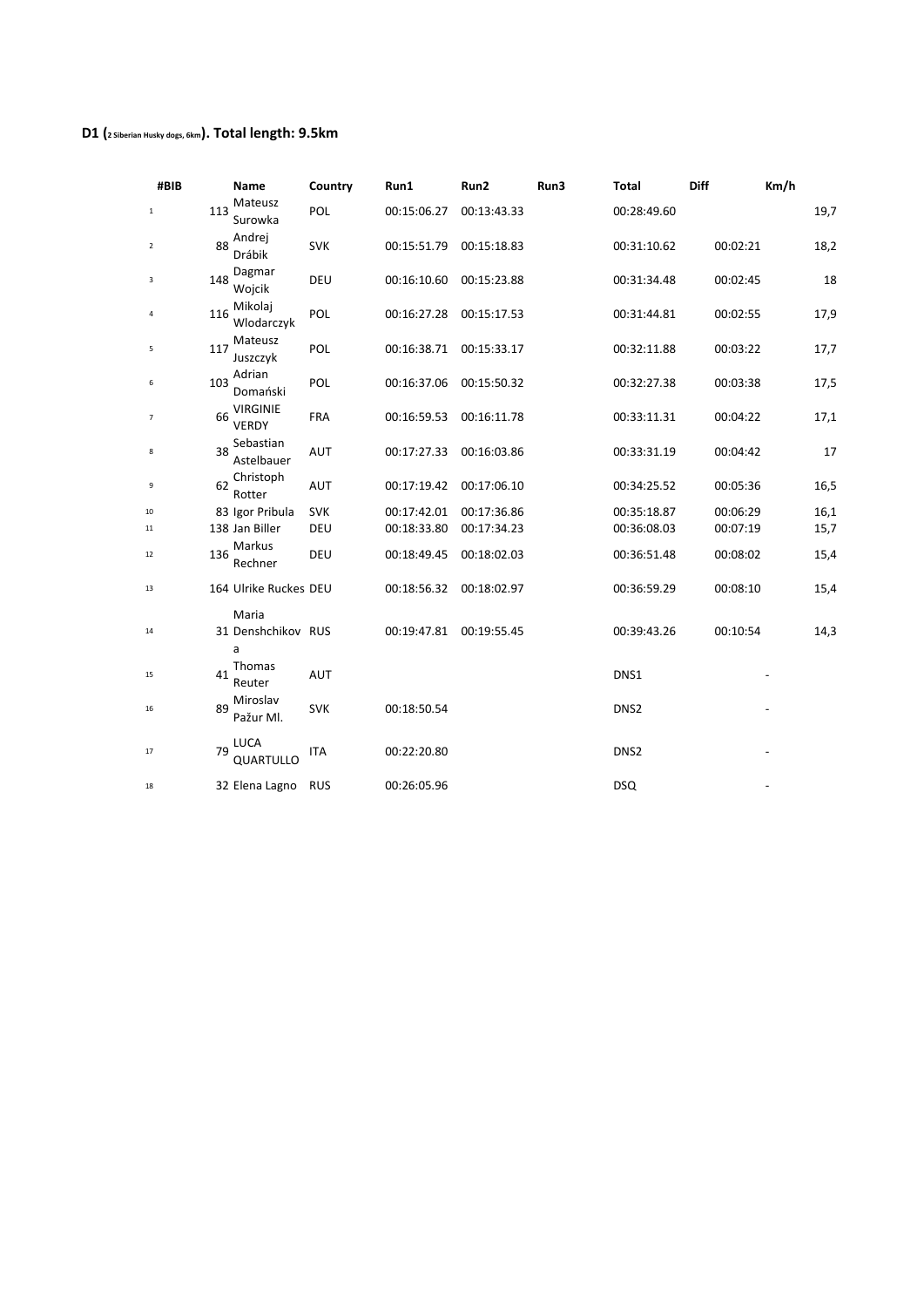# **D1 - juniors (2 Siberian Husky dogs, 6km). Total length: 9.5km**

| #BIB           |     | <b>Name</b>                      | Country    | Run1        | Run2        | Run3 | Total            | <b>Diff</b> | Km/h |
|----------------|-----|----------------------------------|------------|-------------|-------------|------|------------------|-------------|------|
| $\mathbf{1}$   |     | 115 Filip Surowka POL            |            | 00:15:41.78 | 00:14:30.04 |      | 00:30:11.82      |             | 18,8 |
| $\overline{2}$ | 143 | Philip<br>Mauderer               | DEU        | 00:16:36.23 | 00:15:25.59 |      | 00:32:01.82      | 00:01:50    | 17,8 |
| 3              | 29  | Alexey<br>Tarazanov              | <b>RUS</b> | 00:16:15.34 | 00:15:50.52 |      | 00:32:05.86      | 00:01:54    | 17,7 |
| 4              | 24  | Alexander<br>Alexandrov          | <b>RUS</b> | 00:17:39.08 | 00:17:05.69 |      | 00:34:44.77      | 00:04:33    | 16,4 |
| 5              | 86  | Samuel<br>Matanin                | <b>SVK</b> | 00:18:02.60 | 00:17:11.51 |      | 00:35:14.11      | 00:05:03    | 16,1 |
| 6              | 81  | <b>GIULIA</b><br><b>ROSSETTO</b> | <b>ITA</b> | 00:20:46.54 | 00:19:02.71 |      | 00:39:49.25      | 00:09:38    | 14,3 |
| $\overline{7}$ |     | 93 Samuel Keruľ SVK              |            | 00:27:44.96 |             |      | DNS <sub>2</sub> |             |      |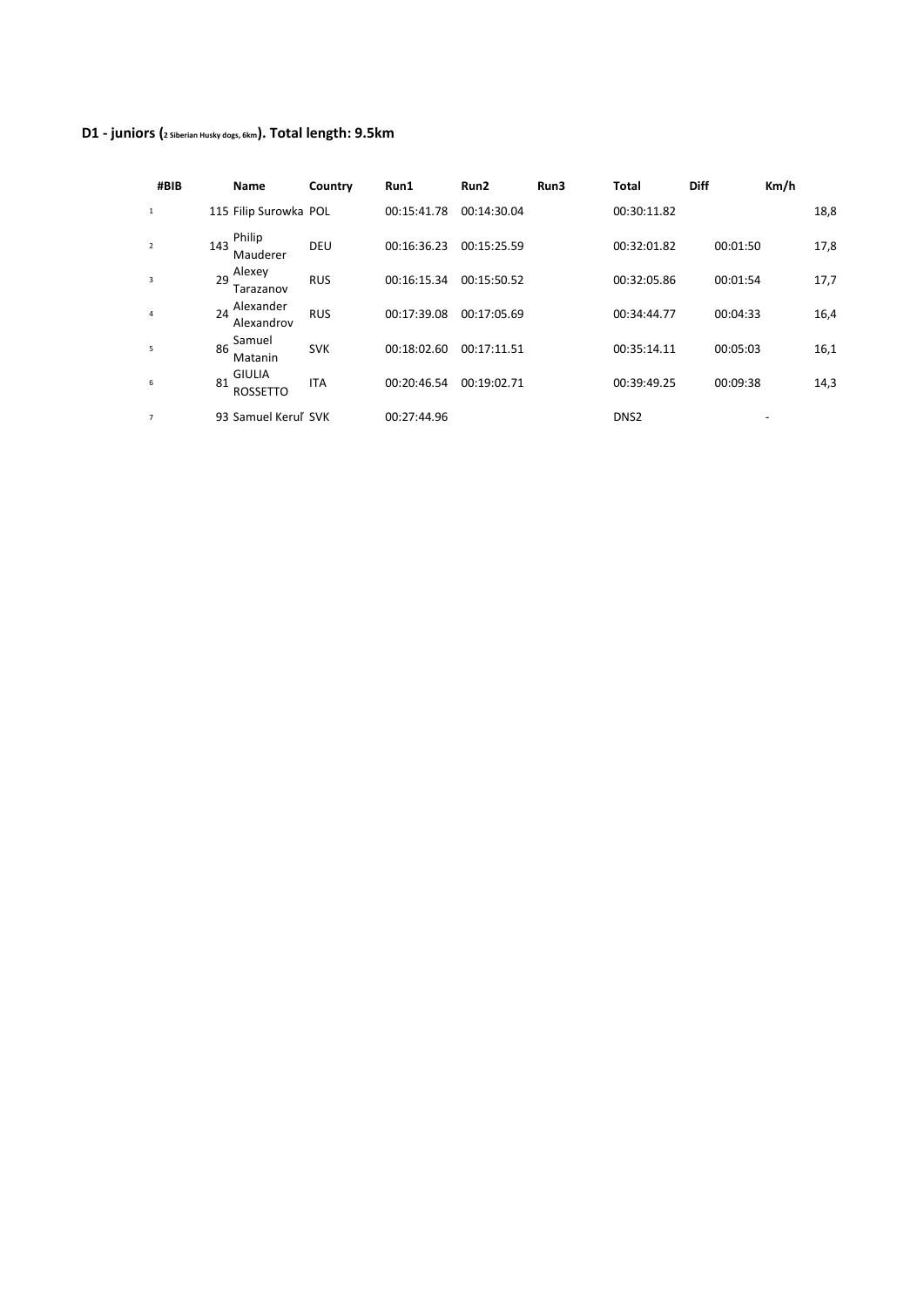## **D2 (2 Samoyed, Alaskan Malamute or Greenland dogs, 6km). Total length: 9.5km**

| #BIB                    |          | Name                    | Country    | Run1        | Run <sub>2</sub> | Run3 | Total       | <b>Diff</b> | Km/h |
|-------------------------|----------|-------------------------|------------|-------------|------------------|------|-------------|-------------|------|
| 1                       | 104      | Waldemar<br>Stawowczyk  | POL        | 00:17:47.12 | 00:17:30.22      |      | 00:35:17.34 |             | 16,1 |
| $\overline{2}$          | 28       | Pavel<br>Otbetkin       | <b>RUS</b> | 00:18:41.02 | 00:17:38.68      |      | 00:36:19.70 | 00:01:02    | 15,6 |
| $\overline{\mathbf{3}}$ | 63       | ROLANDO<br><b>DENIS</b> | <b>FRA</b> | 00:20:09.75 | 00:17:45.00      |      | 00:37:54.75 | 00:02:37    | 15   |
| $\overline{4}$          | 102      | Agnieszka<br>Błach      | POL        | 00:19:51.91 | 00:18:50.65      |      | 00:38:42.56 | 00:03:25    | 14,7 |
| 5                       |          | 53 Sepp Brugger AUT     |            | 00:20:47.65 | 00:19:20.04      |      | 00:40:07.69 | 00:04:50    | 14,2 |
| 6                       | 4<br>De. | Ron Ruiter,             | <b>NLD</b> | 00:20:47.05 | 00:19:51.20      |      | 00:40:38.25 | 00:05:21    | 14   |
| $\overline{7}$          | 108      | Mikołaj<br>Waśkowski    | POL        | 00:23:14.75 | 00:19:41.59      |      | 00:42:56.34 | 00:07:39    | 13,2 |
| 8                       | 124      | Zbigniew<br>Heczko      | <b>CZE</b> | 00:24:09.99 | 00:20:43.14      |      | 00:44:53.13 | 00:09:36    | 12,6 |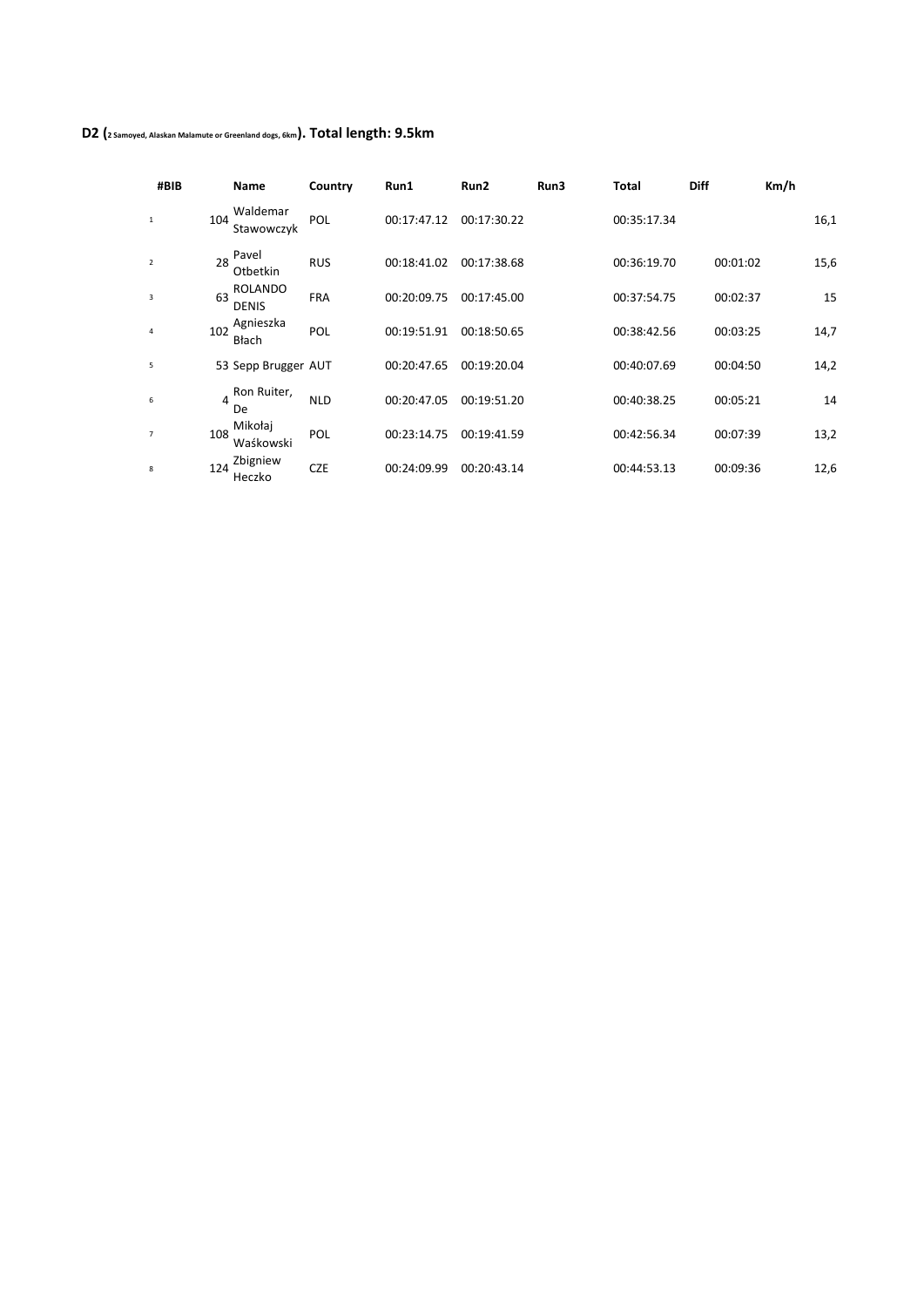## **SJM 1/1 (Skijoring, 1 dog, all four sled dog breeds, 12km, men). Total length: 33.5km**

| #BIB           |     | <b>Name</b>             | Country    | Run1        | Run <sub>2</sub> | Run3        | Total            | <b>Diff</b> | Km/h |
|----------------|-----|-------------------------|------------|-------------|------------------|-------------|------------------|-------------|------|
| $\mathbf{1}$   |     | 91 Igor Štefan          | <b>SVK</b> | 00:36:48.10 | 00:26:53.16      | 00:16:09.70 | 01:19:50.96      |             | 25,1 |
| 2              |     | 87 Ján Mlynár           | <b>SVK</b> | 00:36:46.93 | 00:27:01.66      | 00:16:05.32 | 01:19:53.91      | 00:00:03    | 25,1 |
| 3              | 37  | Sebastian<br>Astelbauer | <b>AUT</b> | 00:37:11.09 | 00:27:24.75      | 00:16:32.05 | 01:21:07.89      | 00:01:17    | 24,7 |
| 4              | 157 | Edgar<br>Schurig        | DEU        | 00:37:50.10 | 00:28:31.75      | 00:16:26.48 | 01:22:48.33      | 00:02:58    | 24,2 |
| 5              |     | 163 Frank Brehm DEU     |            | 00:39:03.88 | 00:27:20.42      | 00:16:47.24 | 01:23:11.54      | 00:03:21    | 24,1 |
| 6              |     | 133 Roland Sum          | DEU        | 00:38:16.17 | 00:29:11.25      | 00:17:07.38 | 01:24:34.80      | 00:04:44    | 23,7 |
| $\overline{7}$ | 84  | Michal<br>Ivančo        | <b>SVK</b> | 00:37:19.41 | 00:30:03.69      | 00:17:11.93 | 01:24:35.03      | 00:04:45    | 23,7 |
| 8              | 126 | Štěpán<br>Krkoška St.   | <b>CZE</b> | 00:38:15.27 | 00:28:07.42      | 00:18:17.26 | 01:24:39.95      | 00:04:49    | 23,7 |
| 9              |     | 132 Robert Öttl         | DEU        | 00:38:50.67 | 00:28:35.11      | 00:17:32.97 | 01:24:58.75      | 00:05:08    | 23,6 |
| 10             | 26  | Mikhail<br>Kozlov       | <b>RUS</b> | 00:38:47.75 | 00:30:43.11      | 00:16:08.25 | 01:25:39.11      | 00:05:49    | 23,4 |
| 11             | 36  | Alexander<br>Kulygin    | <b>RUS</b> | 00:43:04.08 | 00:35:15.12      | 00:19:26.75 | 01:37:45.95      | 00:17:55    | 20,5 |
| 12             | 99  | Sylwester<br>Paluch     | POL        | 00:46:44.77 | 00:34:00.81      | 00:18:24.99 | 01:39:10.57      | 00:19:20    | 20,2 |
| 13             | 20  | Schoepfer<br>Urs        | <b>CHE</b> | 00:44:51.39 | 00:39:12.12      | 00:16:53.79 | 01:40:57.30      | 00:21:07    | 19,9 |
| 14             | 95  | Mariusz<br>Kostrzewa    | POL        | 00:43:14.94 | 00:38:17.54      | 00:19:36.88 | 01:41:09.36      | 00:21:19    | 19,8 |
| 15             |     | 128 Brot Daniel         | <b>CHE</b> | 00:54:19.88 |                  |             | DNS <sub>2</sub> |             |      |
| 16             | 30  | Ceda<br>Milisavljevich  | <b>RUS</b> | 00:41:05.06 | 00:30:12.14      | 00:17:14.71 | <b>DSQ</b>       |             |      |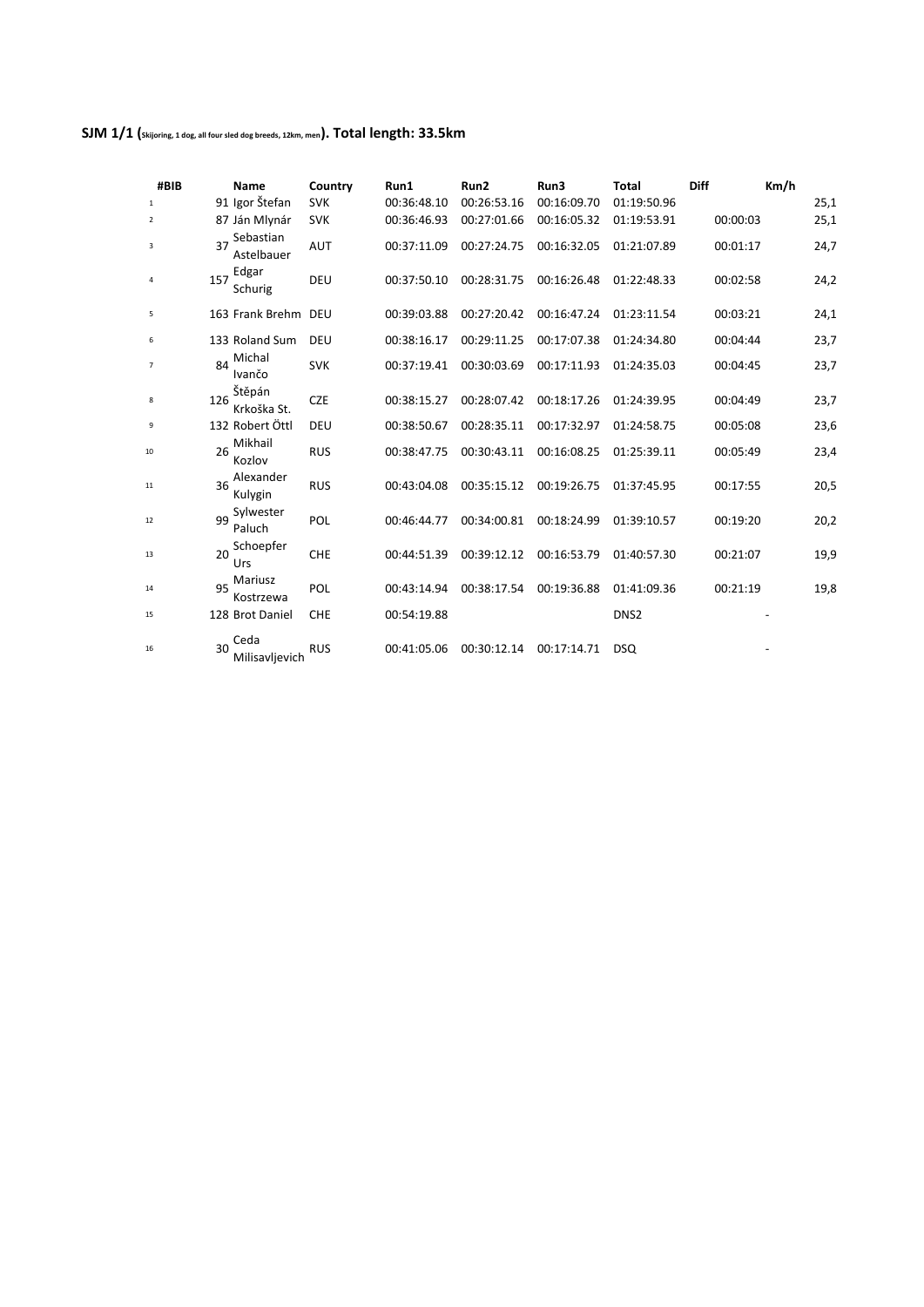|  | SJW 1/1 + SM (skijoring, 1 dog, all four sled dog breeds, 12km, women). Total length: 33.5km |  |  |
|--|----------------------------------------------------------------------------------------------|--|--|
|--|----------------------------------------------------------------------------------------------|--|--|

| #BIB           | <b>Name</b>                     | Country    | Run1        | Run2        | Run3        | Total       | <b>Diff</b> | Km/h |
|----------------|---------------------------------|------------|-------------|-------------|-------------|-------------|-------------|------|
|                | Claudia<br>21<br>Schoepfer      | <b>CHE</b> | 00:38:51.87 | 00:29:15.14 | 00:17:51.08 | 01:25:58.09 |             | 23,3 |
| $\overline{2}$ | Berit<br>11<br>Weisscher        | <b>NLD</b> | 00:40:59.32 | 00:30:51.02 | 00:18:36.72 | 01:30:27.06 | 00:04:29    | 22,2 |
| 3              | <b>Thomas</b><br>154<br>Schurig | DEU        | 00:44:23.60 | 00:32:10.34 | 00:17:08.64 | 01:33:42.58 | 00:07:44    | 21,4 |
| 4              | Anna<br>25<br>Kozlova           | <b>RUS</b> | 00:50:33.99 | 00:37:50.58 | 00:22:45.96 | 01:51:10.53 | 00:25:12    | 18   |
| 5              | Anastasia<br>35<br>Kulygina     | <b>RUS</b> | 00:51:59.02 | 00:38:23.16 | 00:22:25.86 | 01:52:48.04 | 00:26:50    | 17,8 |
| 6              | 172 Uschi Gyger                 | <b>CHE</b> | 01:12:34.48 |             |             | <b>DSQ</b>  |             |      |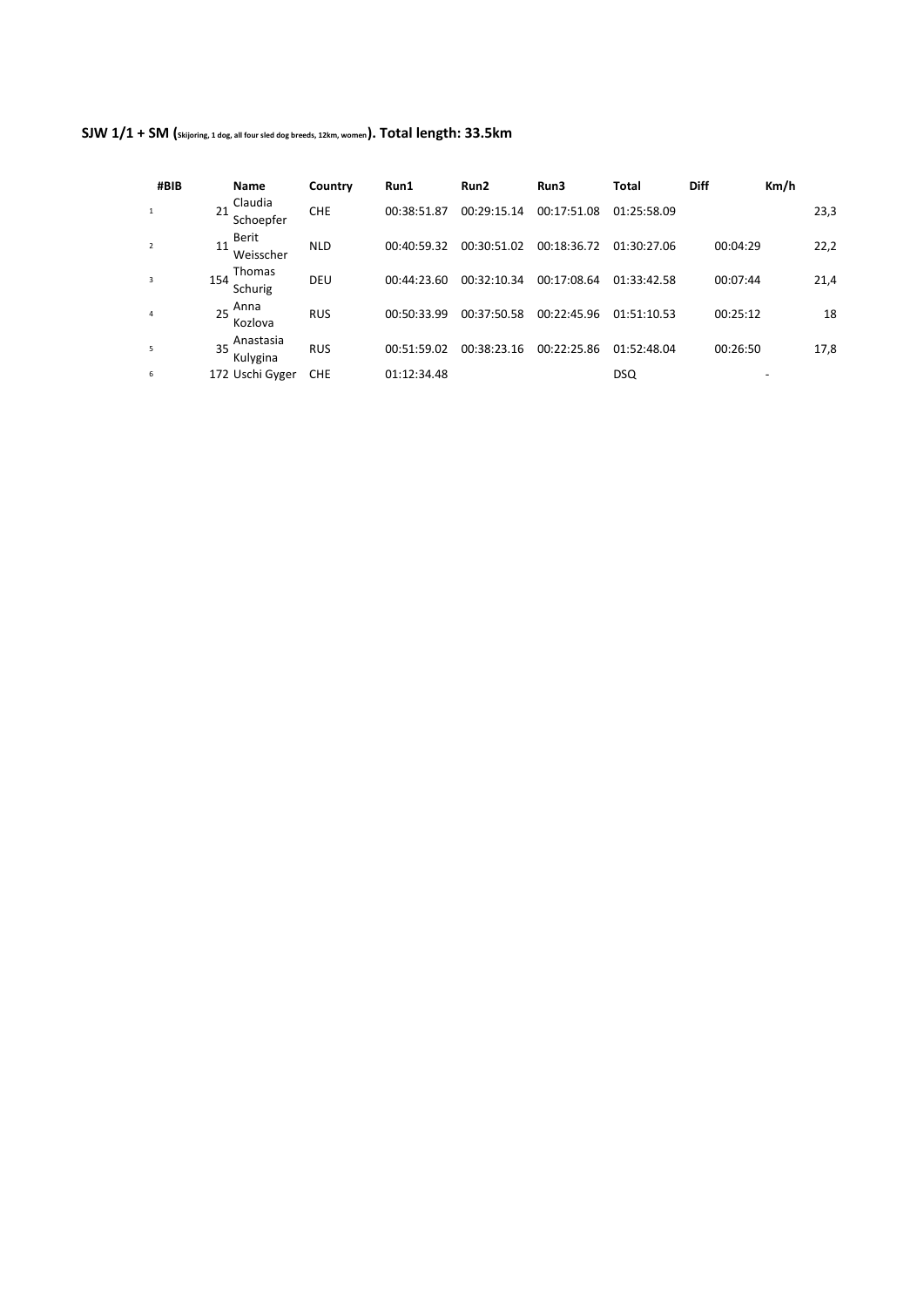| SJM 1/2 (Skijoring, 1 dog, Alaskan Malamut, Samoyed, Greenland dogs only, 12km men). Total length: 33.5km |  |  |
|-----------------------------------------------------------------------------------------------------------|--|--|
|-----------------------------------------------------------------------------------------------------------|--|--|

| #BIB                    | Name                       | Country    | Run1        | Run2        | Run3        | Total            | <b>Diff</b> | Km/h |
|-------------------------|----------------------------|------------|-------------|-------------|-------------|------------------|-------------|------|
| 1                       | Alexander<br>Nesterov      | <b>RUS</b> | 00:40:55.30 | 00:33:46.27 | 00:21:37.36 | 01:36:18.93      |             | 20,8 |
| $\overline{2}$          | 51 Sepp Brugger AUT        |            | 00:50:11.13 | 00:37:05.27 | 00:21:51.56 | 01:49:07.96      | 00:12:49    | 18,4 |
| $\overline{\mathbf{3}}$ | Christoph<br>49<br>Kogler  | <b>AUT</b> | 00:52:05.35 | 00:46:40.49 | 00:28:52.60 | 02:07:38.44      | 00:31:20    | 15,7 |
| $\overline{4}$          | Dmitriy<br>34<br>Zhukov    | <b>RUS</b> | 00:51:32.93 |             |             | DNF <sub>2</sub> |             |      |
| 5                       | Romuald<br>56<br>Schönfeld | <b>AUT</b> | 00:43:08.62 | 00:38:34.52 |             | <b>DSQ</b>       |             | -    |
| 6                       | Peter<br>46<br>Salzlechner | <b>AUT</b> | 01:21:49.67 |             |             | <b>DSQ</b>       |             | -    |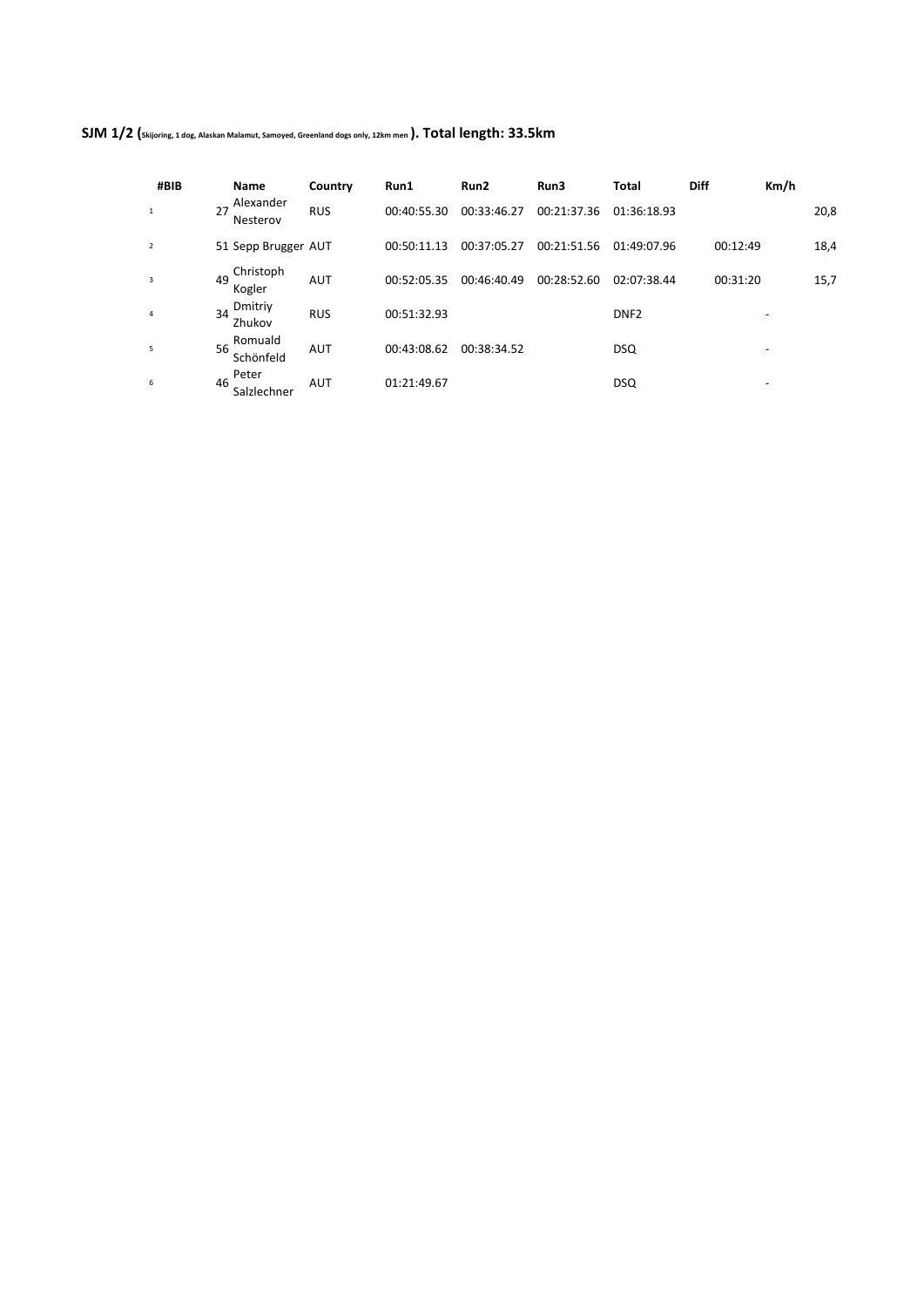| SJW 1/2 (skijoring, 1 dog, Alaskan Malamut, Samoyed, Greenland dogs only, 12km, women). Total length: 33.5km |  |  |  |  |  |  |
|--------------------------------------------------------------------------------------------------------------|--|--|--|--|--|--|
|--------------------------------------------------------------------------------------------------------------|--|--|--|--|--|--|

| #BIB                    | Name                      | Country    | Run1        | Run2        | Run3        | <b>Total</b>     | <b>Diff</b> | Km/h |
|-------------------------|---------------------------|------------|-------------|-------------|-------------|------------------|-------------|------|
| 1                       | Sibylle<br>54<br>Wagner   | <b>AUT</b> | 00:44:15.46 | 00:43:19.25 | 00:23:23.47 | 01:50:58.18      |             | 18,1 |
| $\overline{2}$          | 47 Vicky Würfel AUT       |            | 00:54:05.43 | 00:47:36.77 | 00:21:39.54 | 02:03:21.74      | 00:12:23    | 16,2 |
| $\overline{\mathbf{3}}$ | Carmen<br>52<br>Steger    | <b>AUT</b> | 00:50:44.16 | 00:53:25.15 | 00:20:18.90 | 02:04:28.21      | 00:13:30    | 16,1 |
| $\overline{4}$          | Simone<br>45<br>Nolte     | <b>AUT</b> | 00:58:42.22 | 00:46:19.89 | 00:22:09.52 | 02:07:11.63      | 00:16:13    | 15,8 |
| 5                       | 48 Petra Gössler AUT      |            |             |             |             | DNS <sub>1</sub> |             |      |
| 6                       | Sabina<br>55<br>Lehner    | <b>AUT</b> | 01:11:49.08 |             |             | DNS <sub>2</sub> |             | -    |
| $\overline{7}$          | Svetlana<br>33<br>Volkova | <b>RUS</b> | 00:52:43.26 |             |             | <b>DSQ</b>       |             |      |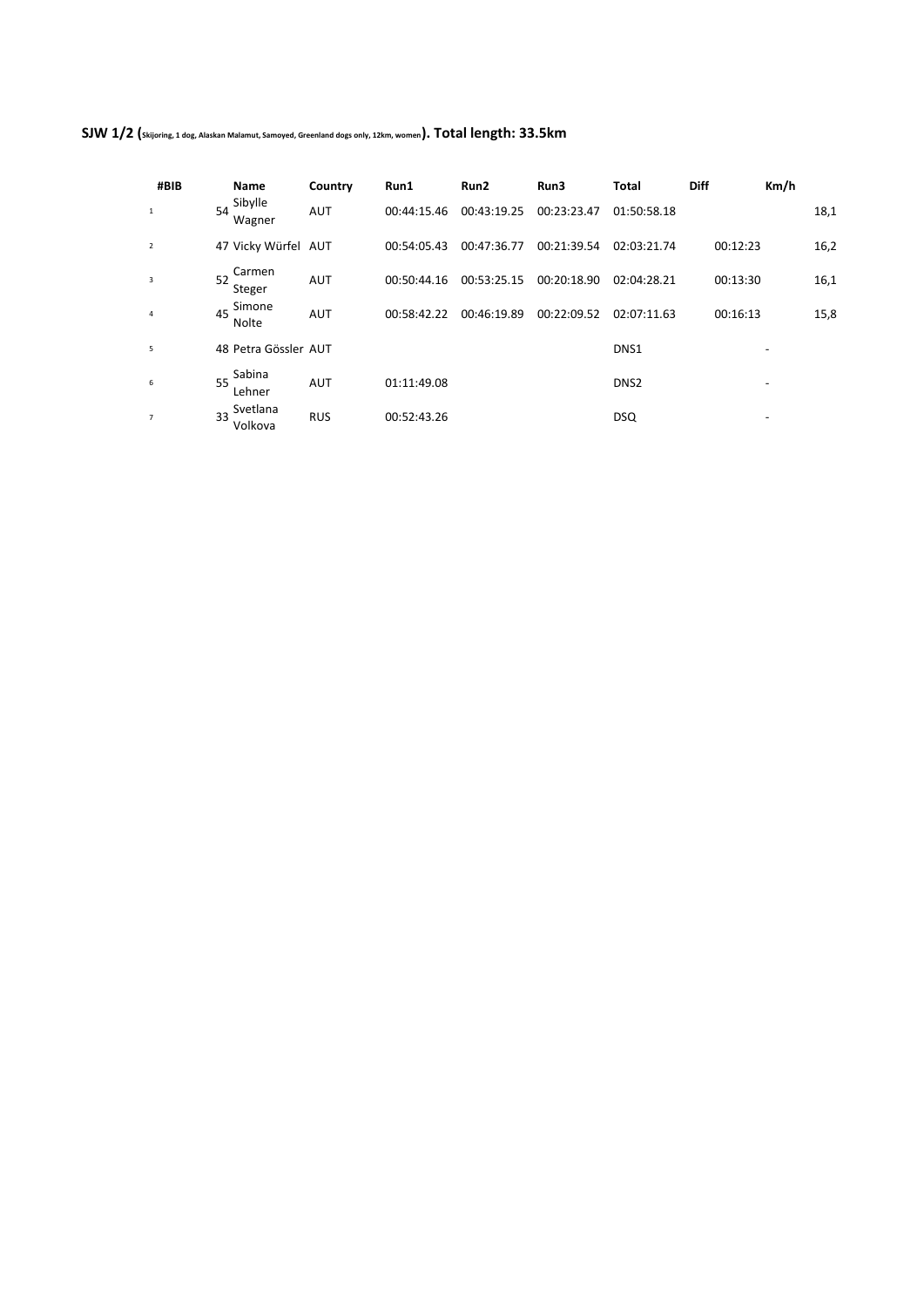## **O (8 and more dogs, 18km). Total length: 44.5km**

| #BIB           | <b>Name</b>                 |            | Country | Run1        | Run <sub>2</sub> | Run3        | Total       | <b>Diff</b> | Km/h |
|----------------|-----------------------------|------------|---------|-------------|------------------|-------------|-------------|-------------|------|
| 1              | Mateusz<br>114<br>Surowka   | POL        |         | 00:40:37.58 | 00:37:23.21      | 00:31:19.62 | 01:49:20.41 |             | 24,4 |
| $\overline{2}$ | Logeais<br>64<br>Patrick    | <b>FRA</b> |         | 00:42:21.80 | 00:37:27.69      | 00:34:26.17 | 01:54:15.66 | 00:04:55    | 23,3 |
| 3              | Lars<br>140<br>Rübenkamp    | DEU        |         | 00:41:42.14 | 00:38:55.38      | 00:34:03.12 | 01:54:40.64 | 00:05:20    | 23,2 |
| 4              | Christof<br>158<br>Diehl    | DEU        |         | 00:46:53.92 | 00:48:48.48      | 00:37:19.39 | 02:13:01.79 | 00:23:41    | 20   |
| 5              | Frans<br>10<br>Weisscher    | <b>NLD</b> |         | 00:50:23.93 | 00:45:34.94      | 00:38:25.87 | 02:14:24.74 | 00:25:04    | 19,8 |
| 6              | Langer<br>17<br>Christian   | <b>CHE</b> |         | 00:45:47.66 | 00:52:19.99      | 00:36:23.26 | 02:14:30.91 | 00:25:10    | 19,8 |
| $\overline{7}$ | Marcel<br>149<br>Kreutzig   | DEU        |         | 00:50:09.18 | 00:48:30.70      | 00:39:02.35 | 02:17:42.23 | 00:28:22    | 19,3 |
| 8              | Krzysztof<br>111<br>Janecki | POL        |         | 00:49:17.23 | 00:55:42.39      | 00:39:09.97 | 02:24:09.59 | 00:34:49    | 18,5 |
| 9              | Markus<br>169<br>Wojcik     | POL        |         | 00:53:56.70 | 00:50:51.50      | 00:39:49.17 | 02:24:37.37 | 00:35:17    | 18,4 |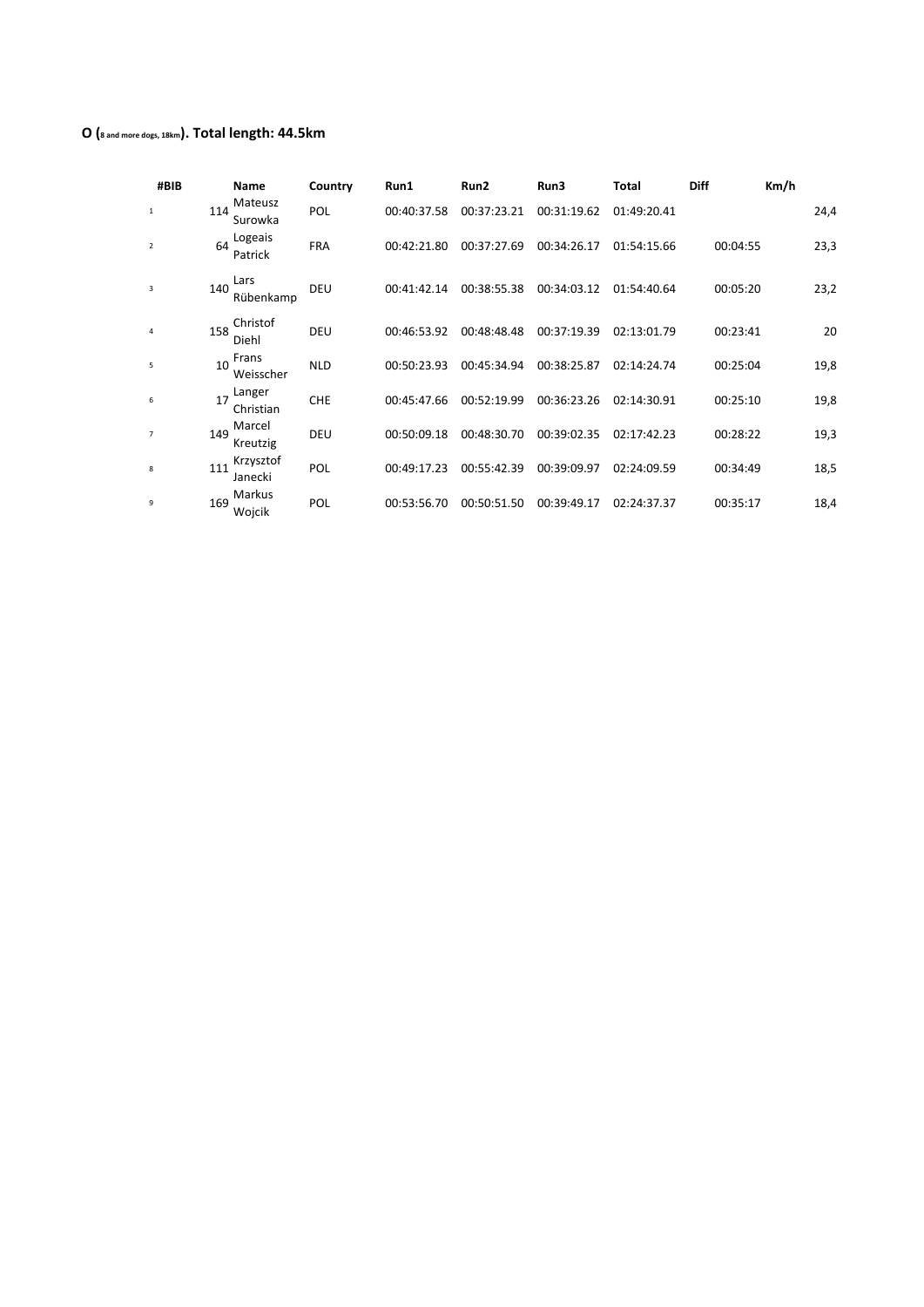**A (7-8 Siberian Husky dogs, Samoyed, Alaskan Malamute or Greenland dogs, 18km). Total length: 44.5km**

| #BIB           |     | <b>Name</b>                      | Country    | Run1        | Run2        | Run3        | Total            | <b>Diff</b> | Km/h |
|----------------|-----|----------------------------------|------------|-------------|-------------|-------------|------------------|-------------|------|
| $\mathbf{1}$   | 67  | RAPHAËL<br><b>VERDY</b>          | <b>FRA</b> | 00:43:09.21 | 00:39:02.90 | 00:33:15.30 | 01:55:27.41      |             | 23,1 |
| $\overline{2}$ |     | 2 Onno De<br>Jong                | <b>NLD</b> | 00:45:15.20 | 00:40:26.18 | 00:33:39.23 | 01:59:20.61      | 00:03:53    | 22,3 |
| 3              |     | 160 Jurgen Stolz                 | DEU        | 00:44:17.50 | 00:42:38.28 | 00:34:49.68 | 02:01:45.46      | 00:06:18    | 21,9 |
| 4              | 69  | <b>BERGE</b><br>Laurent          | <b>FRA</b> | 00:45:02.99 | 00:42:29.56 | 00:35:21.67 | 02:02:54.22      | 00:07:27    | 21,7 |
| 5              | 145 | Daniela<br><b>Bigalke</b>        | DEU        | 00:45:37.57 | 00:45:14.45 | 00:33:47.91 | 02:04:39.93      | 00:09:12    | 21,4 |
| 6              | 159 | Angelika<br>Merkel               | DEU        | 00:46:09.37 | 00:43:47.93 | 00:34:55.81 | 02:04:53.11      | 00:09:26    | 21,3 |
| $\overline{7}$ | 6   | Roderick<br>Glastra              | <b>NLD</b> | 00:48:38.38 | 00:43:44.33 | 00:36:29.43 | 02:08:52.14      | 00:13:25    | 20,7 |
| 8              |     | Lazaro<br>14 Martínez<br>Sonsona | <b>ESP</b> | 00:47:26.35 | 00:45:48.36 | 00:37:34.75 | 02:10:49.46      | 00:15:22    | 20,4 |
| 9              | 70  | Laboure<br>Michel                | <b>FRA</b> | 00:46:24.38 |             |             | DNS <sub>2</sub> |             |      |
| 10             | 78  | LORIS<br><b>BOTTEGA</b>          | <b>ITA</b> | 00:53:08.34 | 00:48:54.45 |             | DNS3             |             |      |
| 11             |     | 155 Hans Reich                   | DEU        | 00:49:31.65 | 00:45:43.20 |             | DNS3             |             |      |
| 12             |     | 15 Benz Michael CHE              |            | 00:53:06.95 | 01:04:05.34 |             | DNS3             |             |      |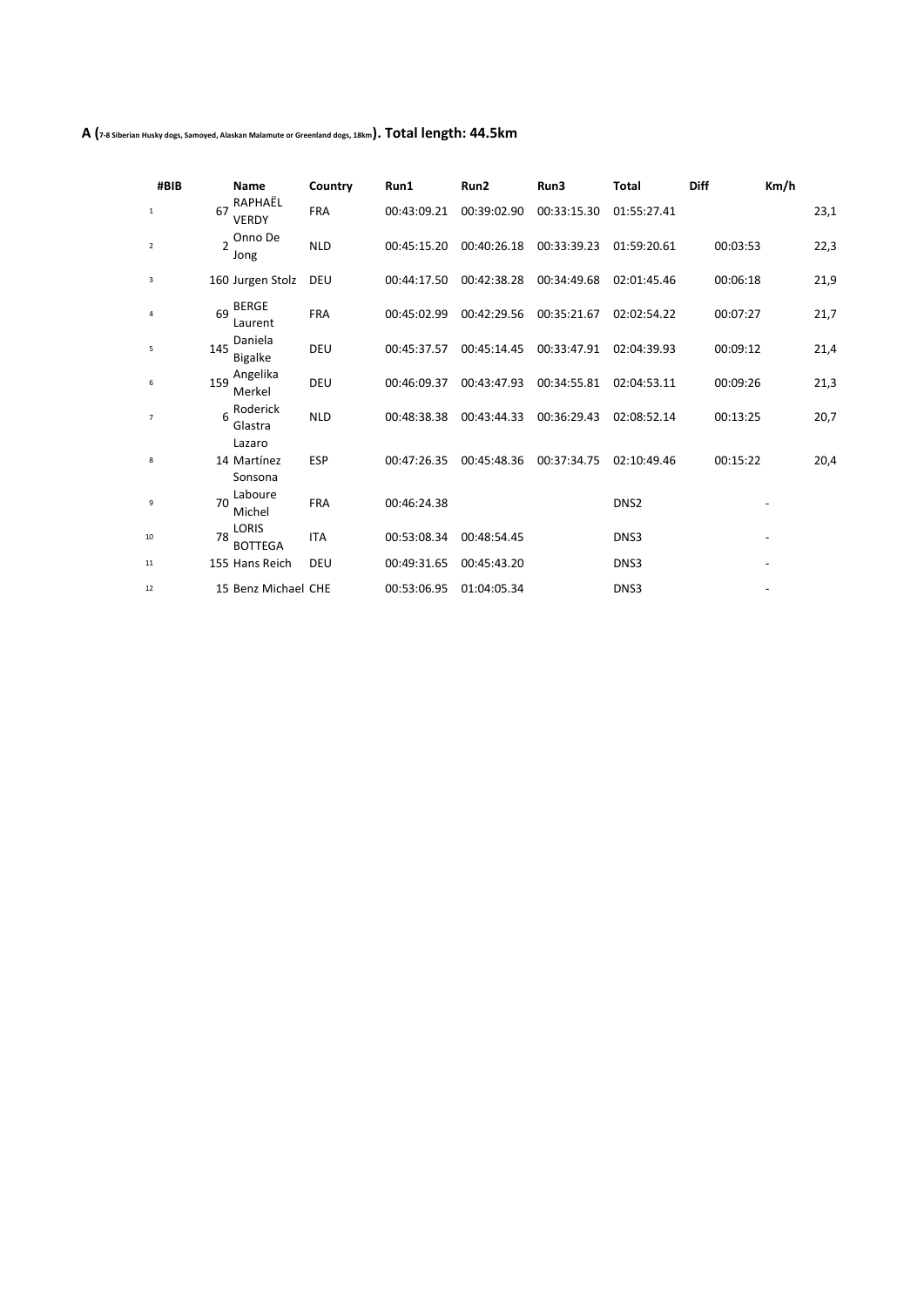**DU1 (7 Siberian Husky dogs and more, minimum age of the driver 18 years, 35km). Total length: 83km**

| #BIB           |     | <b>Name</b>         | Country    | Run1        | Run2        | Run3        | Total            | <b>Diff</b> | Km/h |      |
|----------------|-----|---------------------|------------|-------------|-------------|-------------|------------------|-------------|------|------|
|                | 141 | Karsten<br>Neubert  | DEU        | 00:44:28.26 | 01:47:24.35 | 01:35:35.50 | 04:07:28.11      |             |      | 20,1 |
| $\overline{2}$ | 156 | Raimo<br>Pohlmann   | DEU        | 00:53:58.77 | 02:06:25.19 | 01:47:43.20 | 04:48:07.16      | 00:40:39    |      | 17,2 |
| 3              |     | 137 Klaus Barth     | <b>DEU</b> | 00:57:22.12 | 02:12:21.80 | 01:54:39.49 | 05:04:23.41      | 00:56:55    |      | 16,3 |
| 4              | 58  | Hans-Peter<br>Heis  | <b>AUT</b> | 01:03:24.37 | 02:28:37.14 | 02:08:32.49 | 05:40:34.00      | 01:33:06    |      | 14,6 |
| 5              |     | 82 Peter Vrábeľ SVK |            | 01:04:37.36 | 02:41:22.90 | 02:23:39.14 | 06:09:39.40      | 02:02:11    |      | 13,4 |
| 6              | 168 | Nino<br>Neubauer    | DEU        |             |             |             | DNS <sub>1</sub> |             |      |      |